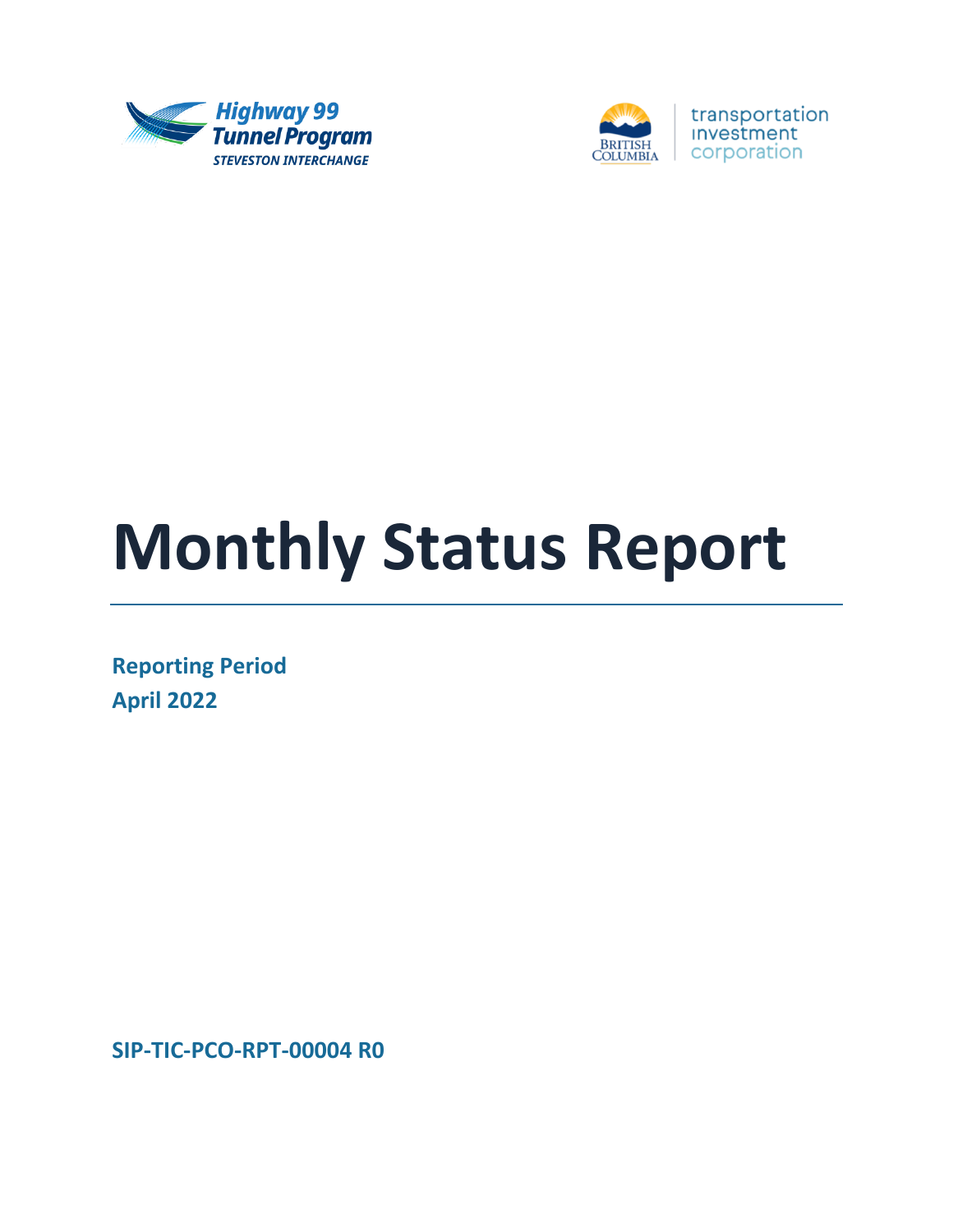### **1. Introduction**

#### **1.1 Project Overview**

The Steveston Interchange Project (the Project) is a component of the Highway 99 Tunnel Program and will be delivered in advance of the new immersed tunnel project.

The Project will address many of the safety, congestion, and mobility challenges at the interchange for all modes of travel, as follows:

- Upgrade the interchange to be consistent with modern design standards.
- Reduce vehicle queues for northbound off-ramp traffic and transit to Steveston.
- Improve mobility for east-west traffic on Steveston Highway.
- Improve transit operations at the interchange.
- Provide new cycling and pedestrian connections along Steveston Highway across Highway 99.

The Project will replace the existing two-lane overpass structure at Steveston Highway and Highway 99 with a new structure(s) of five lanes that accommodates two eastbound lanes and three westbound lanes (including a left turn lane) and new pedestrian and cyclist infrastructure, as well as improved connections to and from the overpass.

The reference concept is a two-bridge replacement overpass that is designed to integrate with the new eight-lane immersed tube tunnel that will replace the existing George Massey Tunnel along Highway 99.

Additional information and updates about the Project can be found on the Highway 99 Tunnel Program website: https://www.highway99tunnel.ca/project-overview/.

#### **1.2 Project Delivery**

Transportation Investment Corporation, a Provincial Crown Corporation, is delivering and overseeing the Project on behalf of the Ministry of Transportation and Infrastructure and the BC Transportation Financing Authority. The estimated cost of the Project including planning, construction, and financing during construction is \$87.5 million.

The Project will be delivered through a Design-Build (DB) contract model. The Project is currently in the implementation phase. Flatiron Constructors Canada Limited, comprised of Flatiron Constructors Canada Limited and Urban Systems Ltd., was selected as the Design-Builder on April 12, 2022. Construction on the Project is anticipated to begin in 2022 and be completed in fall 2025.

#### **1.3 Project Goals**

- Support sustainability of Fraser River communities
- Facilitate increased share of sustainable modes of transportation
- Enhance regional goods movement and commerce
- Support a healthy environment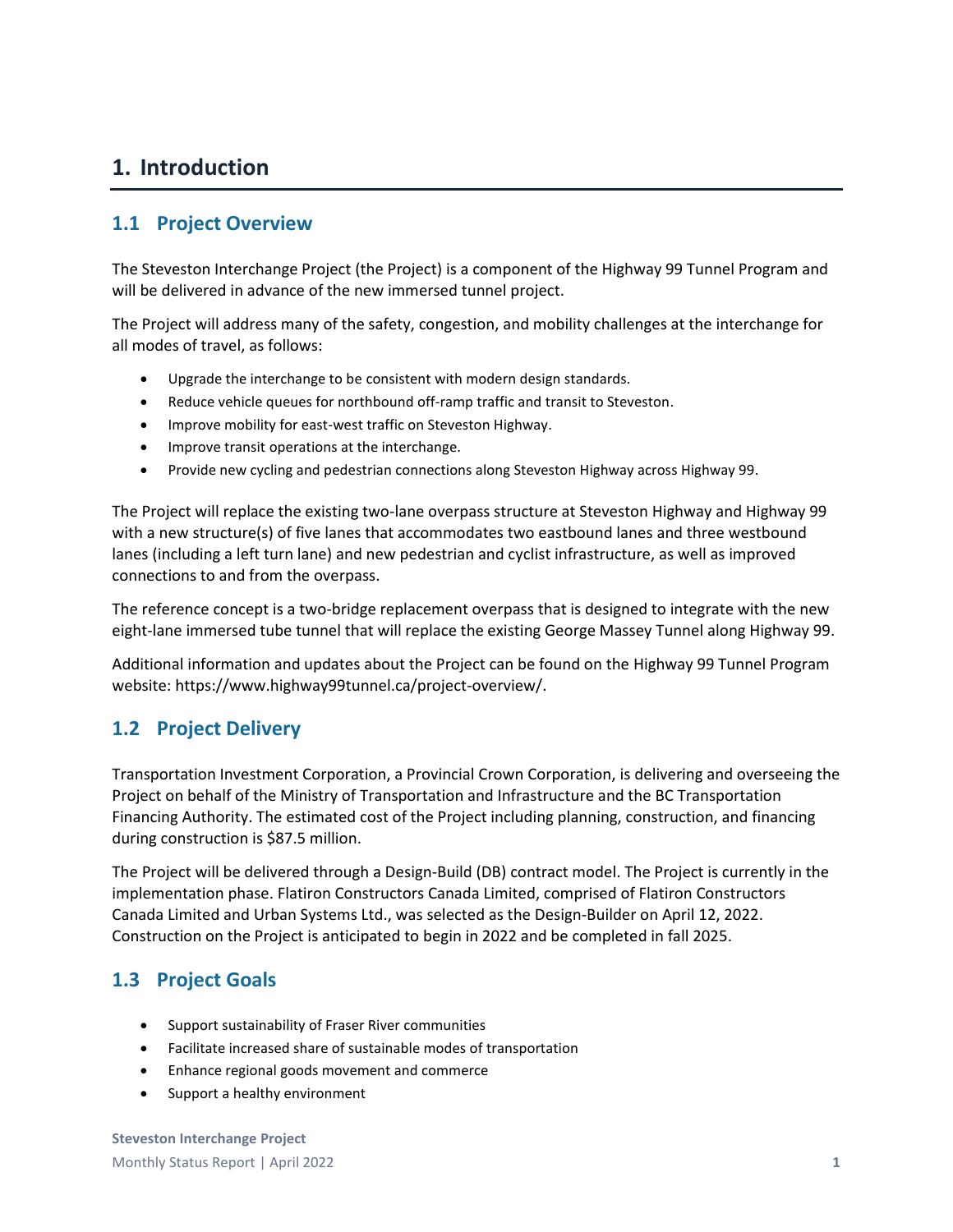# **2. Project Update**

## **2.1 Project Dashboard**

|                         |                                          | <b>Objectives</b>                                                                                                                                                | <b>Project Status</b> | <b>Comments</b>                                                                                                                                                                                                                                                                                                                                                                         |
|-------------------------|------------------------------------------|------------------------------------------------------------------------------------------------------------------------------------------------------------------|-----------------------|-----------------------------------------------------------------------------------------------------------------------------------------------------------------------------------------------------------------------------------------------------------------------------------------------------------------------------------------------------------------------------------------|
|                         | <b>Scope</b>                             | Project delivered within approved<br>scope.                                                                                                                      |                       | The Project includes replacement of the existing<br>interchange at Steveston Highway and Highway 99 with a<br>wider overpass to accommodate three additional vehicle<br>lanes (including a left turn lane) and new pedestrian and<br>cyclist paths, as well as enhanced connections and transit<br>improvements.<br>The Project is within the approved scope and on track.<br>$\bullet$ |
|                         | <b>Schedule</b>                          | Project delivered within approved<br>schedule of interchange open in 2025.                                                                                       |                       | The Project is on schedule for the new interchange to be<br>$\bullet$<br>operational in fall 2025.                                                                                                                                                                                                                                                                                      |
| <b>Project Delivery</b> | <b>Budget</b>                            | Project delivered within approved<br>budget of \$87.5 million.                                                                                                   |                       | Project spending for the month of April 2022 was \$0.2<br>$\bullet$<br>million.<br>Total Project spending to date is \$3.6 million; the Project<br>٠<br>is forecasted to be delivered within budget.                                                                                                                                                                                    |
|                         | <b>Safety</b>                            | Ensure that Project work is preformed<br>safely, in compliance with all applicable<br>safety regulations, and in accordance<br>with government policy.           |                       | Occupational Health and Safety (OH&S) requirements for<br>$\bullet$<br>the Project are defined within the Project Management<br>Plan and the Design-Build Agreement (DBA).<br>Lost Time Injury Frequency Rate (LTIFR) for the Project<br>$\bullet$<br>remains at 0. No construction works have commenced.                                                                               |
|                         | <b>Quality</b>                           | Implement an effective Quality<br>Management System.                                                                                                             |                       | Quality management requirements for the Project are<br>٠<br>documented in the Quality Management Plan and<br>compliance to the Plan will be monitored through<br>ongoing audits of the Project work.                                                                                                                                                                                    |
|                         | <b>Environmental</b>                     | Ensure Project work is performed in an<br>environmentally responsible manner.                                                                                    |                       | While Steveston Interchange Project, as part of the<br>Highway 99 Tunnel Program, has less environmental<br>impact and does not require an Environmental<br>Assessment Certificate (EAC), the Province is committed<br>to adhering to rigorous environmental standards and<br>applicable permits, licences, and approvals.                                                              |
|                         | <b>Design and</b><br><b>Construction</b> | Development of a reference concept,<br>technical requirements/specifications,<br>and related technical studies for the<br>project and manage activities on-site. |                       | The Technical Team continues to participate in weekly<br>$\bullet$<br>Technical Working Group meetings with the Design-                                                                                                                                                                                                                                                                 |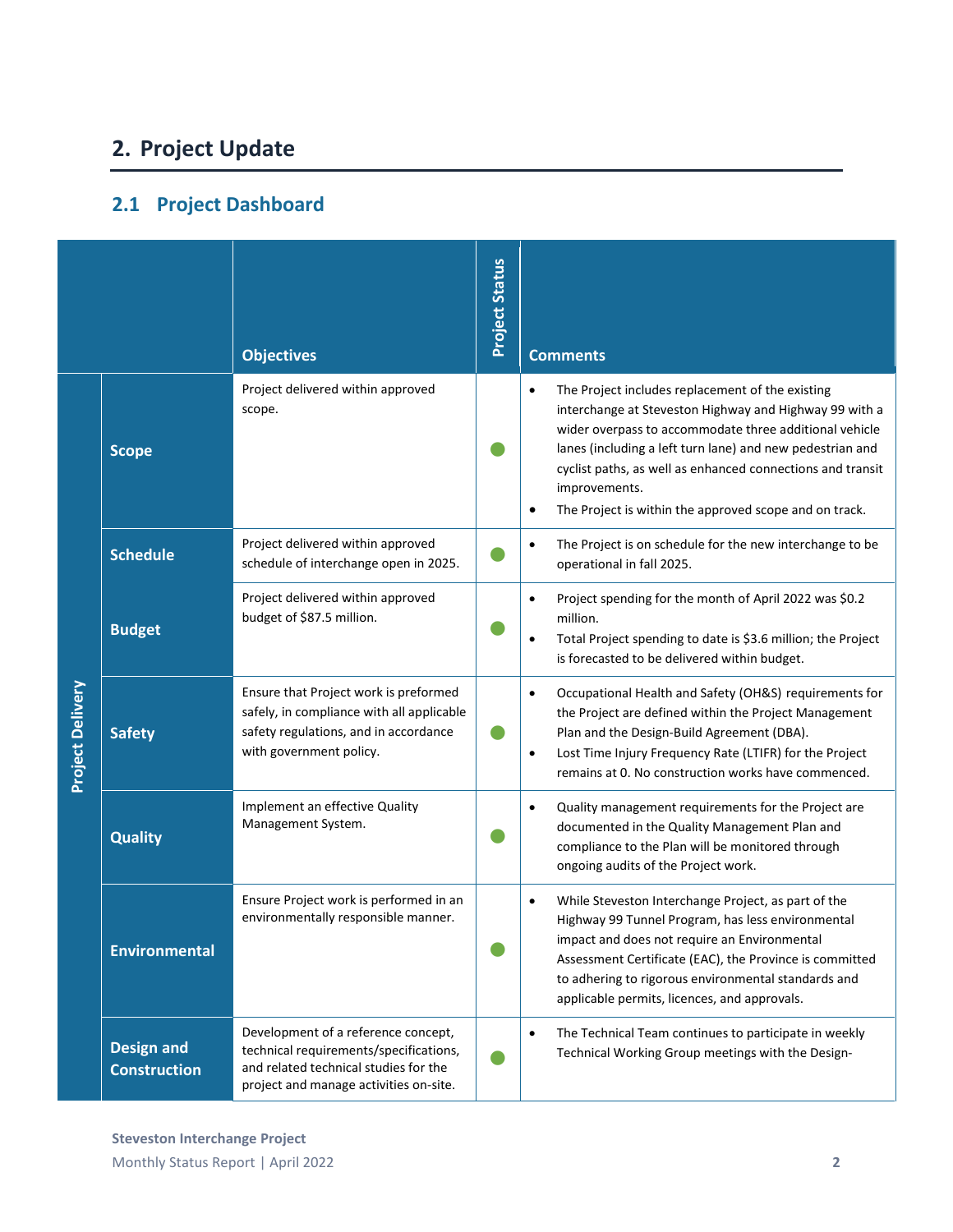|                       |                                                              | <b>Objectives</b>                                                                                                                                                             | <b>Project Status</b> | <b>Comments</b>                                                                                                                                                                                                                                                          |
|-----------------------|--------------------------------------------------------------|-------------------------------------------------------------------------------------------------------------------------------------------------------------------------------|-----------------------|--------------------------------------------------------------------------------------------------------------------------------------------------------------------------------------------------------------------------------------------------------------------------|
|                       |                                                              |                                                                                                                                                                               |                       | Builder to collaborate on various design and construction<br>aspects.                                                                                                                                                                                                    |
|                       | <b>Community</b><br><b>Benefits</b>                          | Successfully implement the Special<br>Project Needs Agreement (SPNA).                                                                                                         |                       | The Design-Builder and its sub-contractors are required<br>$\bullet$<br>to carry out the Project in accordance with the SPNA.<br>Apprenticeship, trainee, and equity employment targets<br>are included in the DBA with incentive payments for<br>exceeding the targets. |
| Partners/Stakeholders | <b>Indigenous</b><br><b>Groups</b>                           | Continue to build and maintain positive<br>collaborative working relationships<br>with the Identified Indigenous Groups<br>$(IIGS)$ .                                         |                       | The Project Team continues to consult and engage with<br>the Identified Indigenous Groups (IIGs) on permitting,<br>economic development opportunities, cultural awareness<br>and recognition, and construction monitoring.                                               |
|                       | <b>Third Parties</b>                                         | Continue to build and maintain positive<br>relationships and reach agreement on<br>Project requirements with City of<br>Richmond and owners of interfacing<br>infrastructure. |                       | The Project Team is working with the City of Richmond to<br>finalize a Project-specific Municipal Agreement (MA).<br>The Project Team continues to meet on a regular basis<br>with City of Richmond staff regarding the Project and to<br>expedite the MA.               |
|                       | <b>Public and</b><br><b>Stakeholder</b><br><b>Engagement</b> | Continue to build and maintain positive<br>relationships with the community and<br>other stakeholders.                                                                        |                       | The Project Team is providing early information to<br>community organizations, businesses, and residents in<br>close proximity to the Project.                                                                                                                           |

| <b>Status</b>  | <b>Description</b>                                                                   |
|----------------|--------------------------------------------------------------------------------------|
|                | Managing critical issues and negotiating resolution $-$ action required immediately. |
| $\blacksquare$ | Managing some issues and negotiating resolution - action required in the near term.  |
|                | Stay the course – no action required.                                                |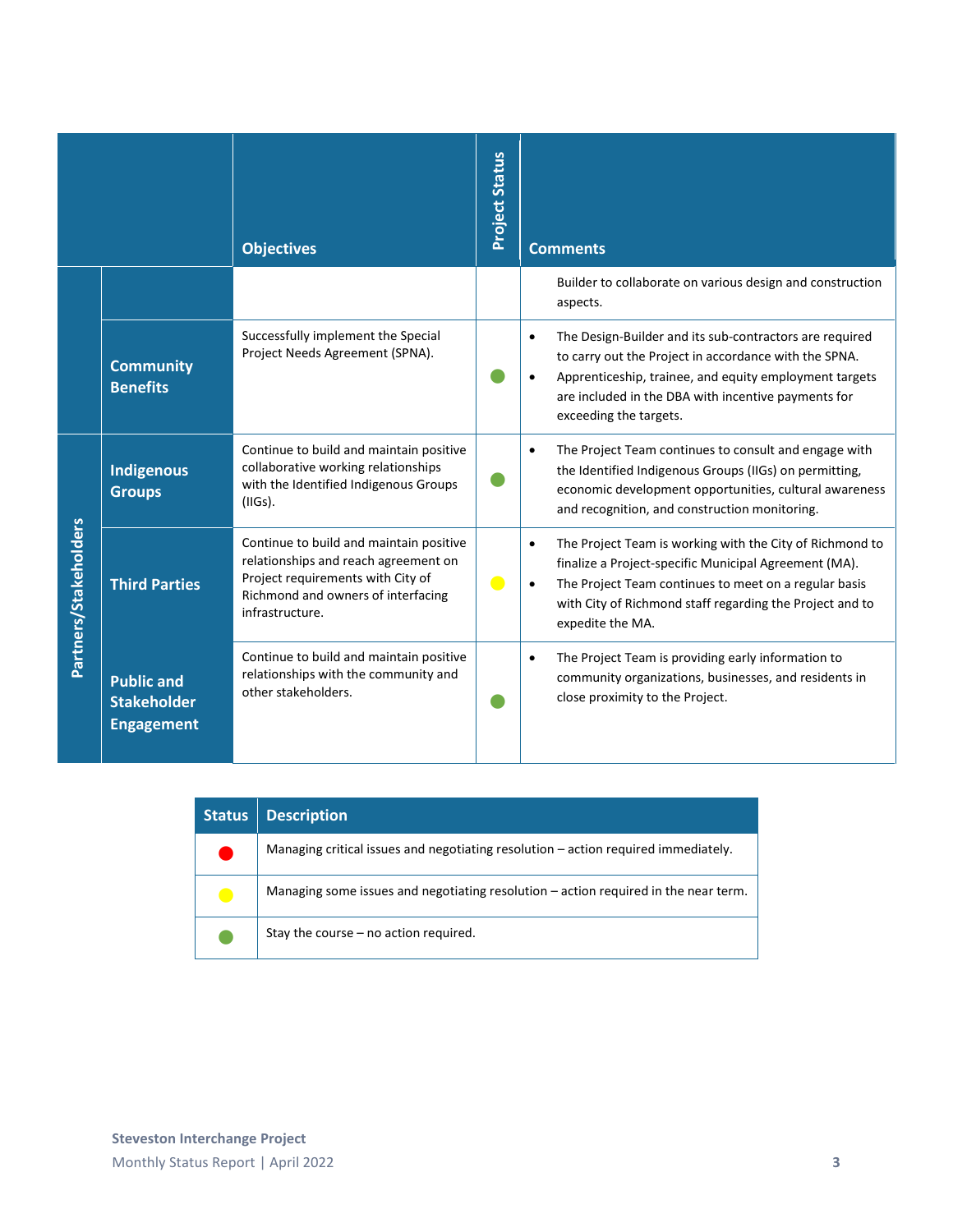# **3. Project Documents and Achievements to Date**

|                         | <b>Project</b><br><b>Planning and</b><br><b>Development</b>  | <b>GMC Business Case (April 2021)</b><br>Cost Report (April 2021)<br>GMC Relationship Review Process Description (April 2021)<br>Request for Qualifications Issued (June 2021) and Closed (August 2021)<br>Request for Proposals Issued (September 2021)<br>Project Management Plan (October 2021)<br><b>Executed Design-Build Agreement (April 2022)</b> |
|-------------------------|--------------------------------------------------------------|-----------------------------------------------------------------------------------------------------------------------------------------------------------------------------------------------------------------------------------------------------------------------------------------------------------------------------------------------------------|
| <b>Project Delivery</b> | <b>Environmental</b>                                         | Agricultural Land Commission (ALC) Approval (October 2021)<br>$\bullet$<br>Fisheries and Oceans Canada (DFO) - Letter of Advice (October 2021)<br>Heritage Conservation Act (HCA) - Inspection Permit (November 2021)<br>Water Sustainability Act (WSA) - Order for Change Approval of Section<br>$\bullet$<br>11 Permit (November 2021)                  |
|                         | <b>Design and</b><br><b>Construction</b>                     | Reference concept design developed (August 2021)                                                                                                                                                                                                                                                                                                          |
|                         | <b>Community</b><br><b>Benefits</b>                          | Special Project Needs Agreement (SPNA) (June 2021)                                                                                                                                                                                                                                                                                                        |
|                         | <b>Indigenous</b><br><b>Groups</b>                           | Ongoing engagement and consultation.                                                                                                                                                                                                                                                                                                                      |
|                         | <b>Third Parties</b>                                         | BC Hydro Protocol Agreement (December 2018)<br>$\bullet$                                                                                                                                                                                                                                                                                                  |
| Partners/Stakeholders   | <b>Public and</b><br><b>Stakeholder</b><br><b>Engagement</b> | Presentations to various stakeholders (2021 - ongoing)<br>News Release - "Steveston Interchange procurement moving forward."<br>(September 2021)<br>News Release - "New five-lane Steveston Interchange moves ahead."<br>(March 2022)                                                                                                                     |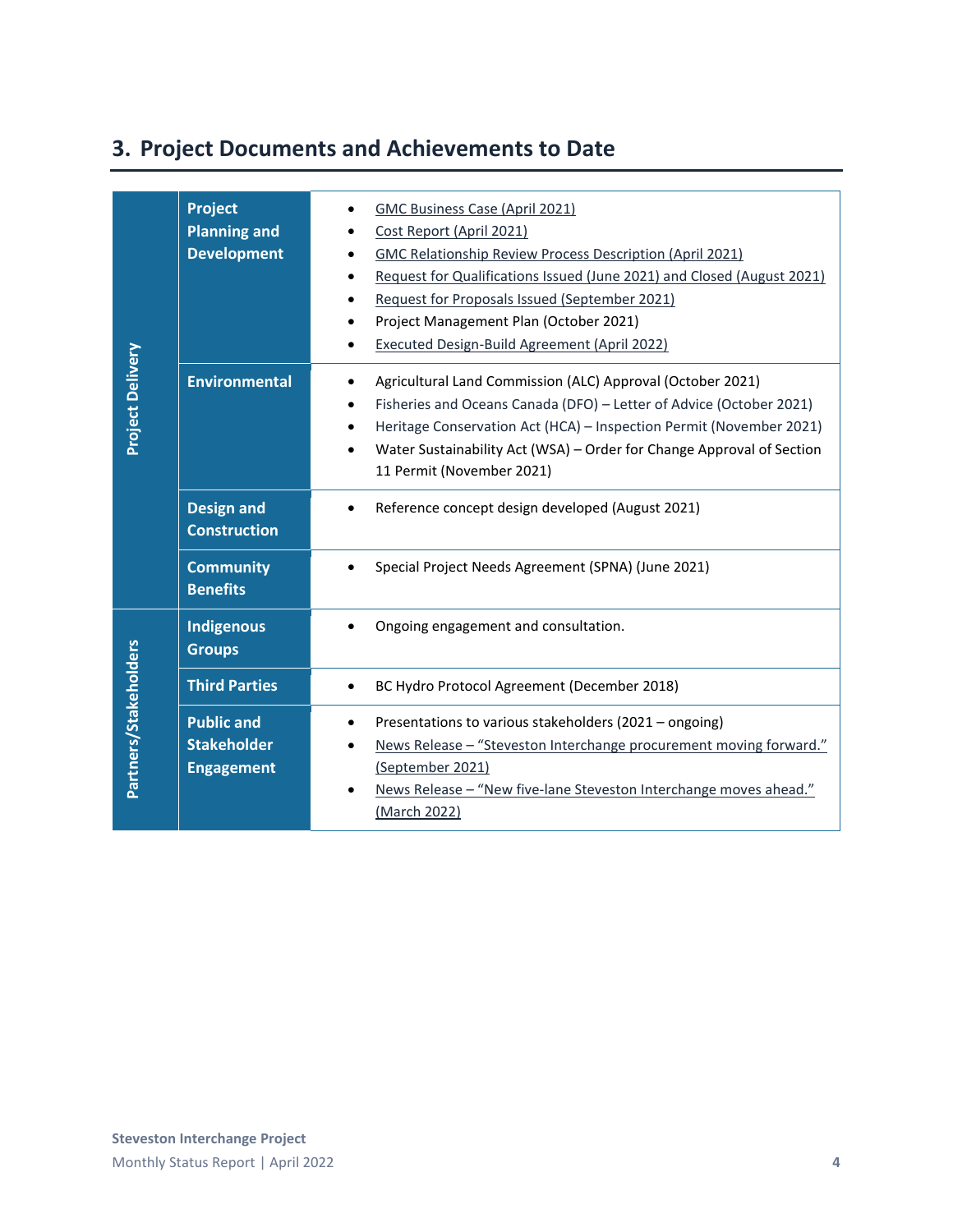# **4. April Highlights and Three Month Lookahead**

## **4.1 Safety**

| Scope:                               | Establish Occupational Health and Safety (OH&S) Project delivery objectives and<br>$\bullet$<br>performance measures.<br>Manage Project OH&S activities.<br>٠<br>Monitor relevant OH&S performance metrics.<br>$\bullet$<br>Ensure the Project complies with relevant WorkSafeBC regulations and government<br>$\bullet$<br>requirements.<br>Identify specific health and safety roles and responsibilities.<br>$\bullet$<br>Outline relevant health and safety management processes and activities.<br>$\bullet$ |
|--------------------------------------|-------------------------------------------------------------------------------------------------------------------------------------------------------------------------------------------------------------------------------------------------------------------------------------------------------------------------------------------------------------------------------------------------------------------------------------------------------------------------------------------------------------------|
| <b>Monthly</b><br><b>Highlights:</b> | Total number of incidents documented on the health and safety log for the month<br>$\bullet$<br>was 0. Lost Time Injury Frequency Rate (LTIFR) for the Project remains at 0, as<br>construction on the project has not started.<br>Design-Builder signed the Prime Contractor Designation letter and delivered Notice<br>$\bullet$<br>of the Project to WorkSafeBC to ensure compliance with all Health and Safety Laws.<br>Posted the Occupational Health and Safety Advisor position for the Project.           |
| <b>Three-Month</b><br>Lookahead:     | Hire and onboard an Occupational Health and Safety Advisor<br>$\bullet$<br>Develop a site-specific safety plan.<br>٠<br>Review the Design-Builder's Health and Safety Program and plans.<br>٠<br>Review the Design-Builder's submission of a Qualified Coordinator and Health and<br>٠<br>Safety Plan initiation.                                                                                                                                                                                                 |

### **4.2 Quality**

| Scope:                               | Establish quality management Project objectives and performance measures.<br>$\bullet$<br>Oversee and monitor Project quality management activities.<br>٠<br>Review and comment on the Design-Builder's Quality Management plans and<br>$\bullet$<br>system.<br>Conduct surveillance audits of the Project work.<br>٠<br>Identify and implement continuous improvement initiatives.<br>٠ |
|--------------------------------------|------------------------------------------------------------------------------------------------------------------------------------------------------------------------------------------------------------------------------------------------------------------------------------------------------------------------------------------------------------------------------------------|
| <b>Monthly</b><br><b>Highlights:</b> | Completed the evaluation of the quality management Request for Proposals<br>$\bullet$<br>submissions and selected the highest ranked proponent to provide oversight<br>services during design and construction.                                                                                                                                                                          |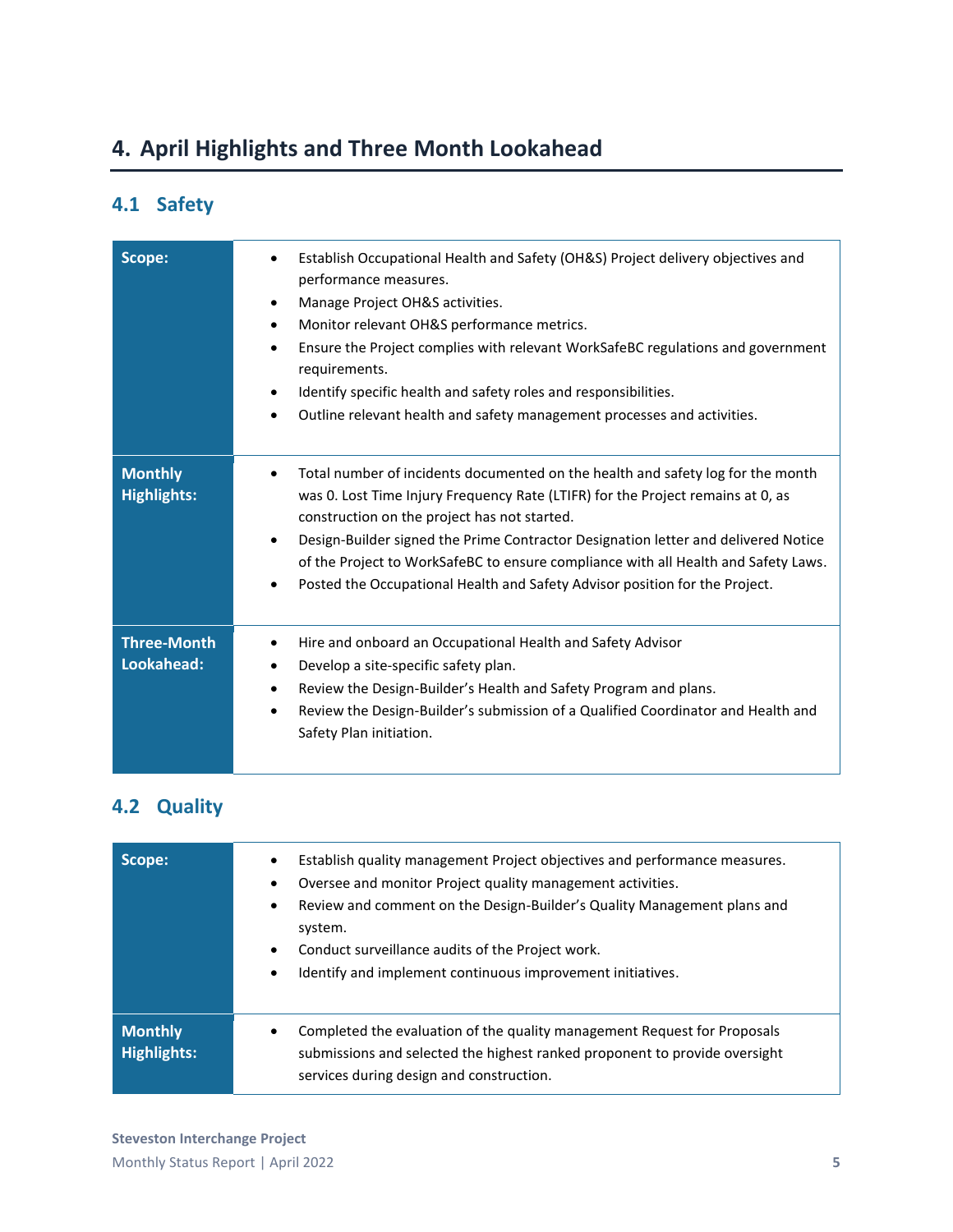**Three-Month Lookahead:** • Finalize the contract and onboard the Quality Manager to provide quality oversight services during design and construction. • Develop a Quality Management Plan for the Implementation Phase of the Project. • Review the Design-Builder's quality submittals including the Quality Manual and Design Quality Management Plan.

#### **4.3 Environmental**

| Scope:                               | Manage follow-up and compliance actions required under relevant environmental<br>regulations and permits.<br>Liaise with regulators and stakeholders on matters related to the Project<br>$\bullet$<br>commitments made through the environmental assessment and public engagement<br>processes.<br>Manage outstanding environmental permits and associated environmental studies,<br>$\bullet$<br>monitoring, and compliance processes.       |
|--------------------------------------|------------------------------------------------------------------------------------------------------------------------------------------------------------------------------------------------------------------------------------------------------------------------------------------------------------------------------------------------------------------------------------------------------------------------------------------------|
| <b>Monthly</b><br><b>Highlights:</b> | Oriented the Design-Builder's to the environmental and archaeological aspects of<br>٠<br>the Project.<br>Introduced the Ministry of Transportation and Infrastructure's Environmental<br>$\bullet$<br>Monitor for the Project to the Design-Builder and clarified roles as related to the<br>Project.<br>Ensured the Design-Builder's Construction Environmental Management Plan is on-<br>$\bullet$<br>track and requirements are understood. |
| <b>Three-Month</b><br>Lookahead:     | Finalize the Archaeological Workplan.<br>Review the Design-Builder's Environmental Manager proposal.<br>Review the Design-Builder's Construction Environmental Plan.<br>$\bullet$                                                                                                                                                                                                                                                              |

#### **4.4 Design and Construction**

| Scope: | Development of a reference concept, technical requirements/specifications, and<br>related technical studies for the Project. |
|--------|------------------------------------------------------------------------------------------------------------------------------|
|        | Provide technical advice to the Project Team on a broad range of Project issues, and<br>inputs into the DBA.                 |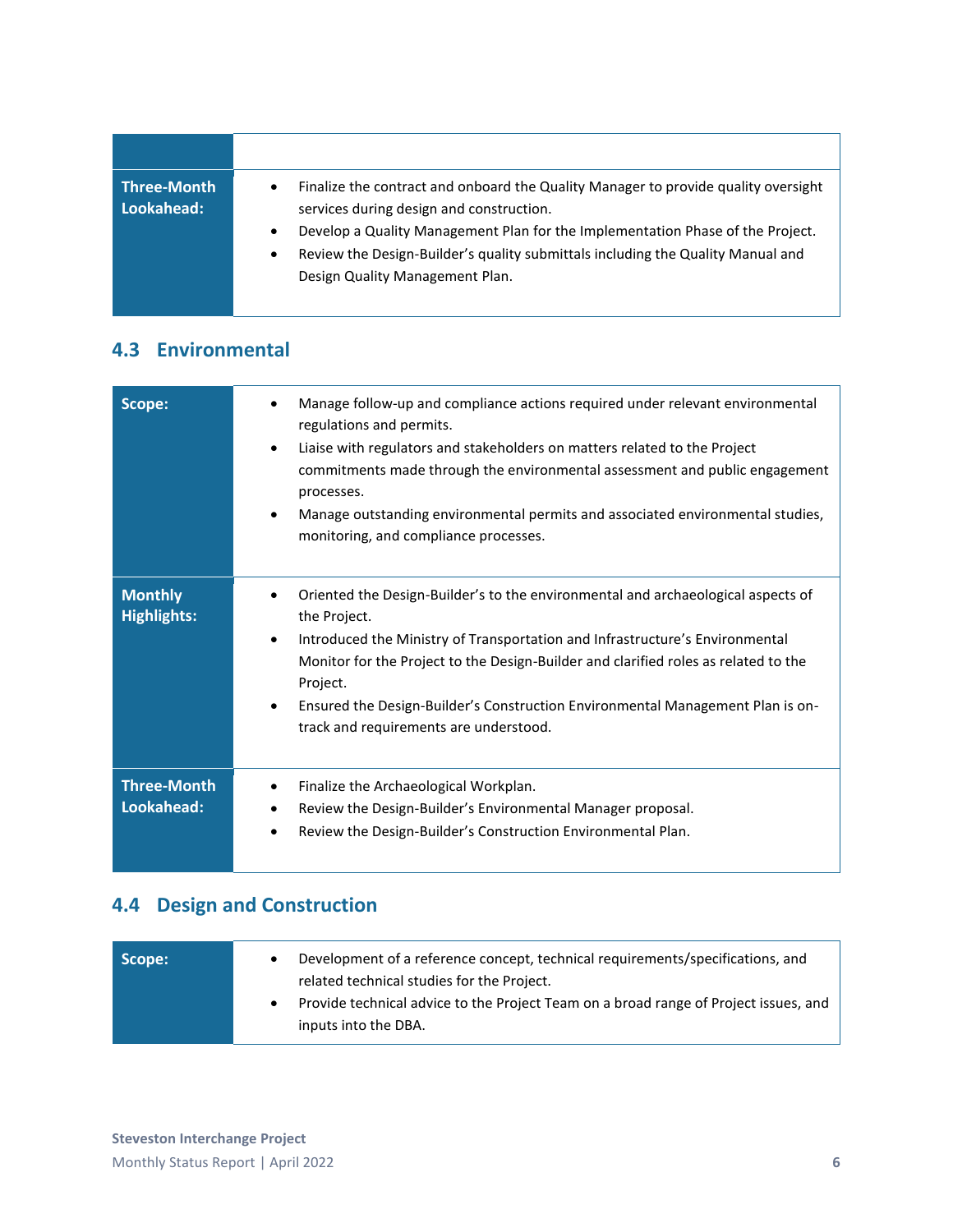|                                      | Oversee compliance with the design and construction requirements of the DBA,<br>including undertaking reviews and audits, on-site monitoring, and other<br>engagement with the Design-Builder, as needed.                                                                                                                                                                                                                                                                                                                                                                                                                                                                                             |
|--------------------------------------|-------------------------------------------------------------------------------------------------------------------------------------------------------------------------------------------------------------------------------------------------------------------------------------------------------------------------------------------------------------------------------------------------------------------------------------------------------------------------------------------------------------------------------------------------------------------------------------------------------------------------------------------------------------------------------------------------------|
| <b>Monthly</b><br><b>Highlights:</b> | Completed preparation activities for the Design-Build Agreement implementation<br>$\bullet$<br>phase of the Project.<br>Reviewed applications for the Project Team's Construction Manager.<br>Participated in weekly Technical Working Group meetings with the Design-Builder<br>$\bullet$<br>to progress design.<br>Participated in kick-off meetings with the Design-Builder and the utility owners.<br>$\bullet$<br>Completed the Project Team's Technical and Construction Management Plan for the<br>$\bullet$<br>Implementation Phase of the Project.<br>Reviewed the Design-Builder's method work statement for Phase 1 Geotechnical<br>$\bullet$<br>Investigation and Utility Locate Program. |
| <b>Three-Month</b><br>Lookahead:     | Install cameras for the Project Team's monitoring of the Project Site.<br>$\bullet$<br>Finalize the Performance Management Plan.<br>٠<br>Monitor the next phases of the Design-Builder's Geotechnical Investigation and<br>$\bullet$<br>Utility Locate Program.<br>Install Project information signs along Highway 99 and Steveston Highway<br>$\bullet$<br>Onboard a Construction Manager for the Project Team to lead the Province's<br>$\bullet$<br>construction monitoring activities.<br>Review the Design-Builder's submittals including the Design Management Plan,<br>$\bullet$<br>Manual Counterflow Plan, Traffic Management Plan, and Construction<br>Management Plan.                     |

## **4.5 Indigenous Groups**

| Scope:                        | Consultation and engagement with the Identified Indigenous Groups (IIGs) on the<br>٠<br>reference concept, permitting, economic development opportunities, cultural<br>awareness and recognition, and construction monitoring.                                                                                                             |
|-------------------------------|--------------------------------------------------------------------------------------------------------------------------------------------------------------------------------------------------------------------------------------------------------------------------------------------------------------------------------------------|
| <b>Monthly</b><br>Highlights: | Continued discussions with IIGs on various agreements.<br>٠<br>Continued engagement on Indigenous construction monitoring opportunities and<br>٠<br>supporting IIGs in building monitoring capabilities.<br>Ongoing meetings with IIGs to develop a scope for Indigenous Cultural Awareness<br>$\bullet$<br>and Recognition opportunities. |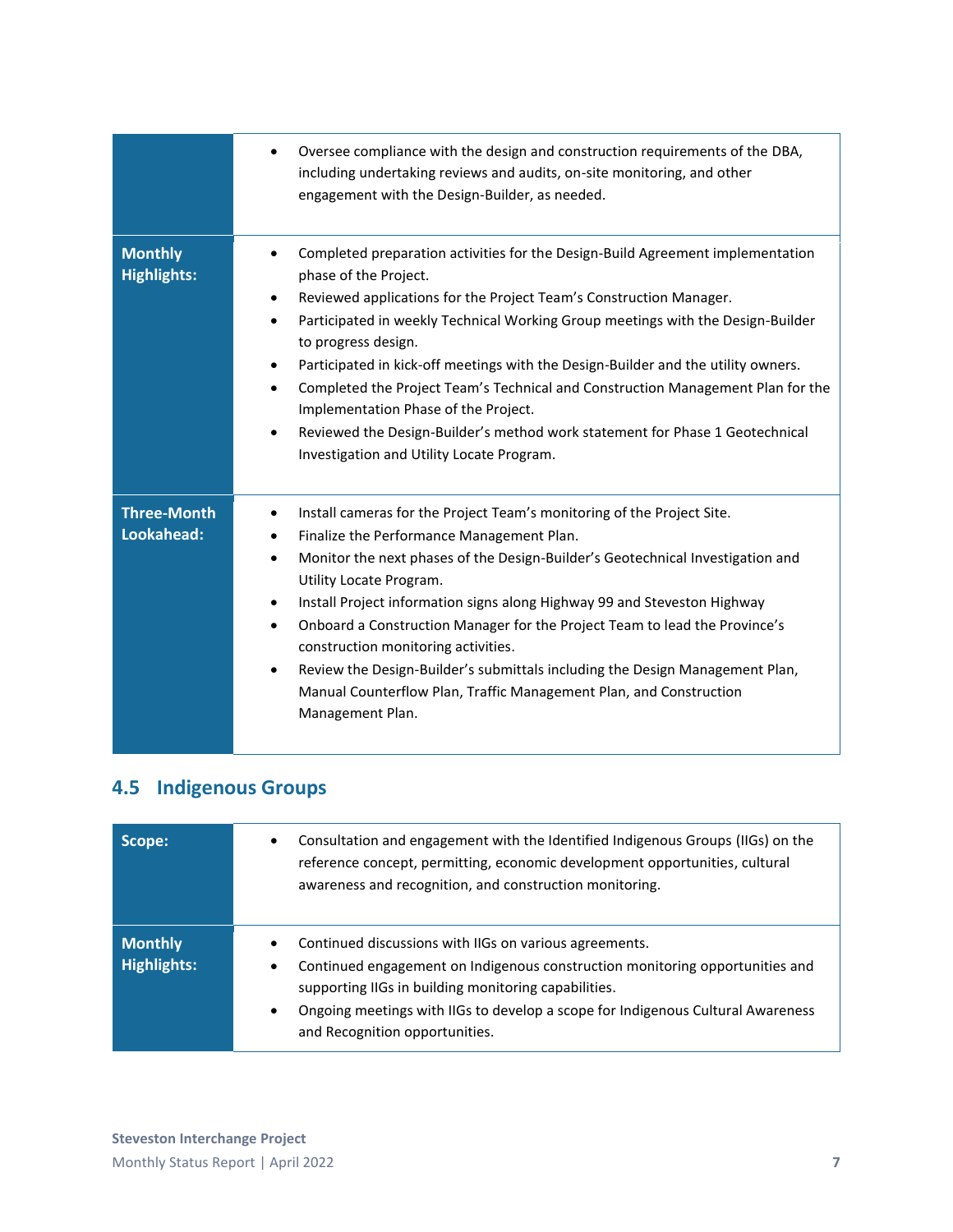|                                  | Continued working with IIGs to support Project activities, including cultural<br>$\bullet$<br>awareness and recognition, mentorship opportunities for Indigenous youth, and<br>construction and archaeological monitoring opportunities.                                                                                                                                                                                                                                                                                          |
|----------------------------------|-----------------------------------------------------------------------------------------------------------------------------------------------------------------------------------------------------------------------------------------------------------------------------------------------------------------------------------------------------------------------------------------------------------------------------------------------------------------------------------------------------------------------------------|
| <b>Three-Month</b><br>Lookahead: | Finalize agreements for engagement and construction monitoring with interested<br>IIGs.<br>Continue engagement on Indigenous construction monitoring opportunities and<br>$\bullet$<br>building monitoring capacity with interested IIGs.<br>Develop and implement the Indigenous Cultural Awareness and Recognition Plan, in<br>$\bullet$<br>collaboration with interested IIGs.<br>Facilitate discussions between the Design-Builder and IIGs to inform development<br>$\bullet$<br>of the Indigenous Participation Plan (IPP). |

### **4.6 Third Parties**

| Scope:                               | Project-specific Municipal Agreement (MA) with the City of Richmond (the City).<br>Engagement with the City and TransLink on the future construction impacts,<br>$\bullet$<br>stakeholder concerns, and other inputs to the Project.                                                                                                              |
|--------------------------------------|---------------------------------------------------------------------------------------------------------------------------------------------------------------------------------------------------------------------------------------------------------------------------------------------------------------------------------------------------|
| <b>Monthly</b><br><b>Highlights:</b> | Continued engagement on the MA with the City.<br>Introductory meeting between the Design-Builder and the City was held.<br>Introductory meeting between the Design-Builder and TransLink was held.<br>$\bullet$<br>Continued regular meetings between the Project Team and City staff, as well as the<br>$\bullet$<br>Project Team and TransLink. |
| <b>Three-Month</b><br>Lookahead:     | Execute the MA through City staff sign-off.<br>Initiation of the Municipal Liaison Committee.<br>$\bullet$                                                                                                                                                                                                                                        |

## **4.7 Public and Stakeholder Engagement**

| Scope:                        | Manage ongoing public and stakeholder communications and engagement.<br>$\bullet$                                                                                                                     |
|-------------------------------|-------------------------------------------------------------------------------------------------------------------------------------------------------------------------------------------------------|
| <b>Monthly</b><br>Highlights: | Announcement of Contract Award.<br>$\bullet$<br>Launch of Project website.<br>$\bullet$<br>Began public communications ahead of utility relocation and site preparation,<br>٠<br>including a mailout. |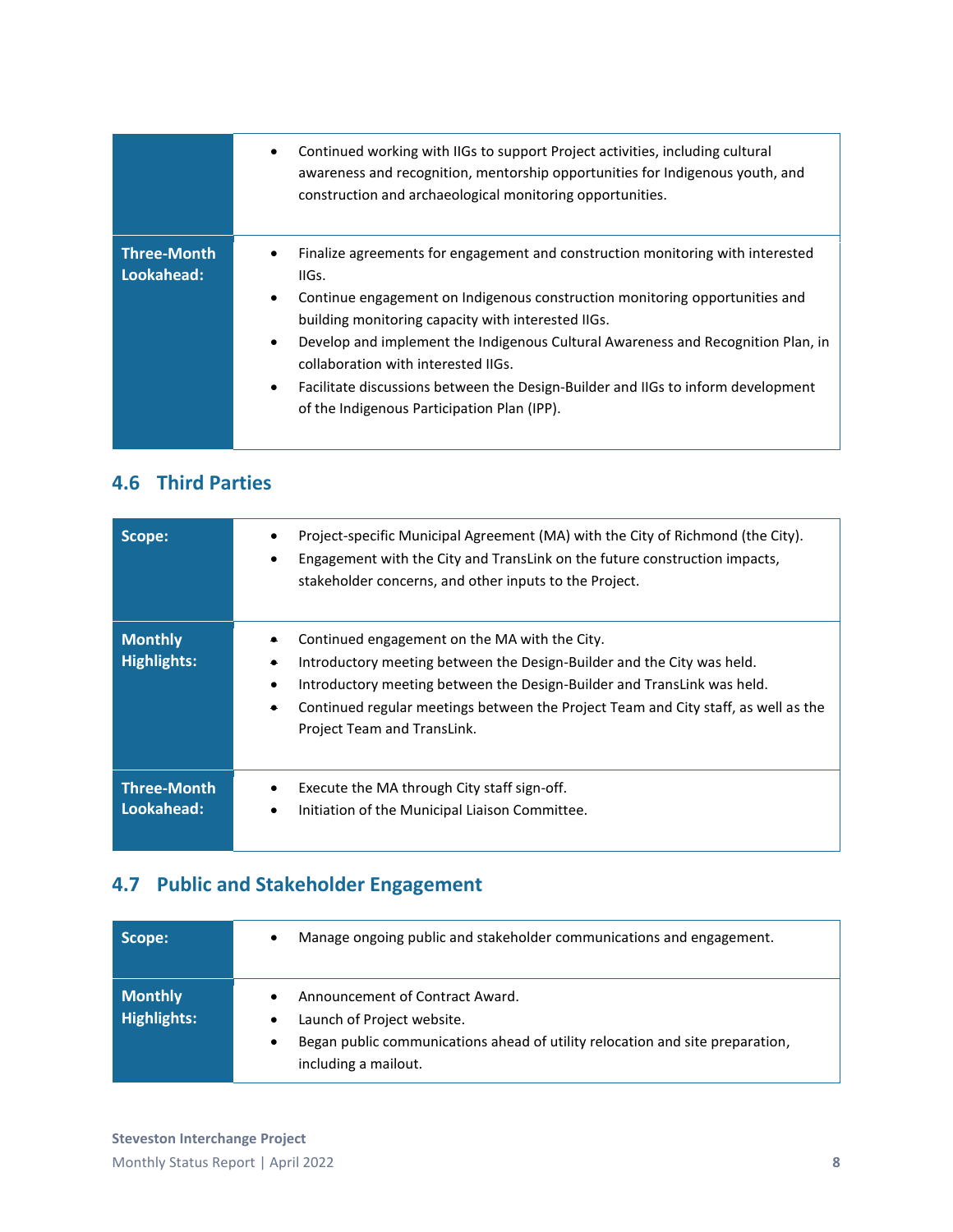| <b>Three-Month</b><br>Lookahead: | Receive and review the Communications and Engagement plans from the Design-<br>$\bullet$<br>Builder.                     |
|----------------------------------|--------------------------------------------------------------------------------------------------------------------------|
|                                  | Convene a Communications Working Group with representation from the Project<br>$\bullet$<br>Team and the Design-Builder. |
|                                  | Project update to various stakeholders.<br>٠                                                                             |
|                                  | Initiate a Traffic Advisory Committee, including local and regional stakeholders.<br>$\bullet$                           |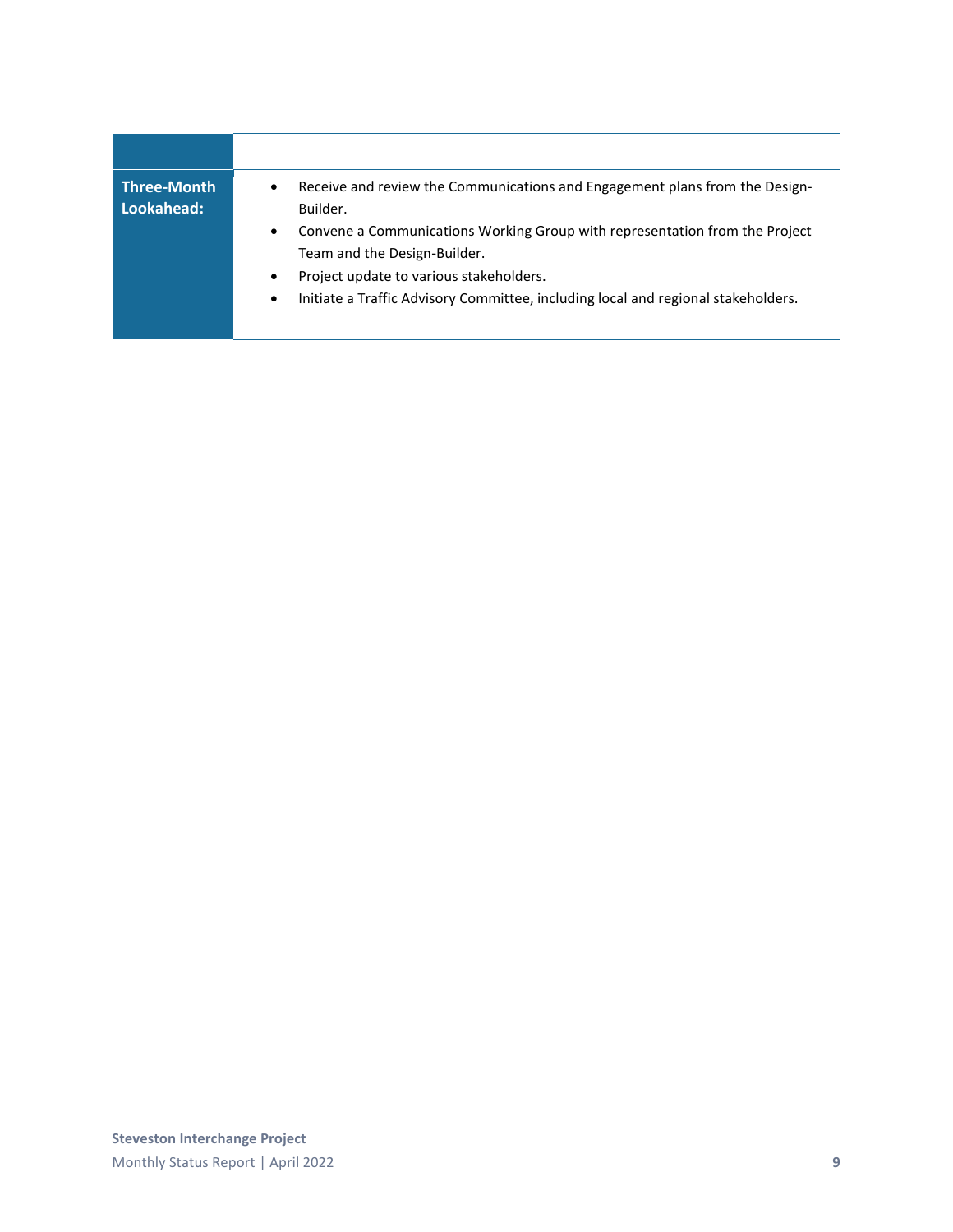#### **5. Schedule**

The following schedule depicts deliverables, milestones and associated dates and timelines for the procurement phase of the Project, as well as anticipated construction timelines.